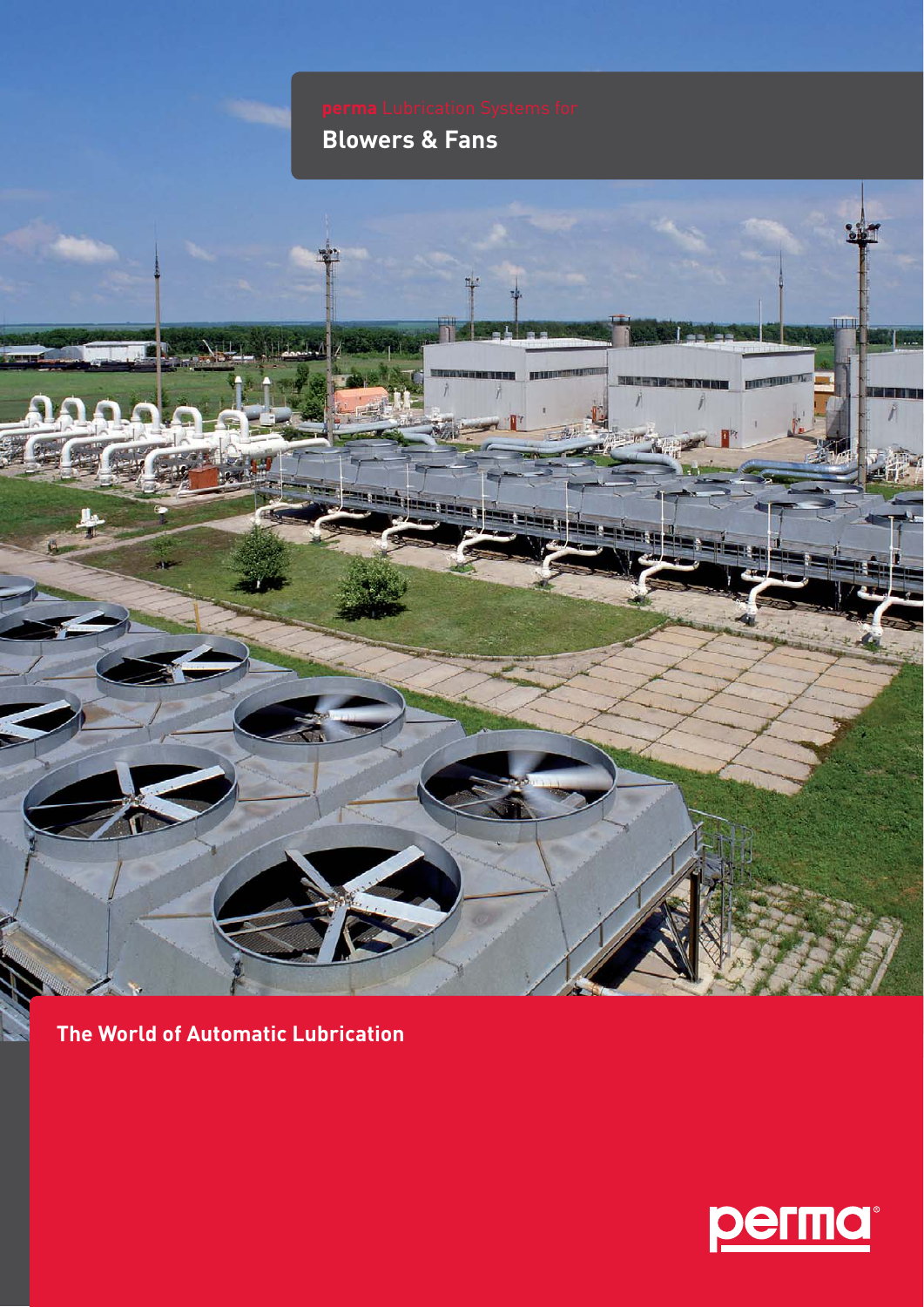

#### **Trouble-free operation with automatic lubrication systems from perma**

Productivity, equipment reliability and workplace safety are directly linked to key performance indicators of blowers and fans. This makes efficient maintenance of machines and equipment extremely important to plant operators. Numerous grease points on blowers and fans must be lubricated regularly at short intervals. Due to difficulties associated with access or safety during operation, it is common for some equipment to receive inadequate lubrication. This results in lubrication starvation, contamination entry and accelerated wear. Extreme operating conditions and limited labor resources call for reliable and tough lubrication equipment in order to prevent costly machine downtime.

Automatic lubrication systems from perma are successfully being used on blowers and fans worldwide. They are economical, meet technical demands and improve workplace safety.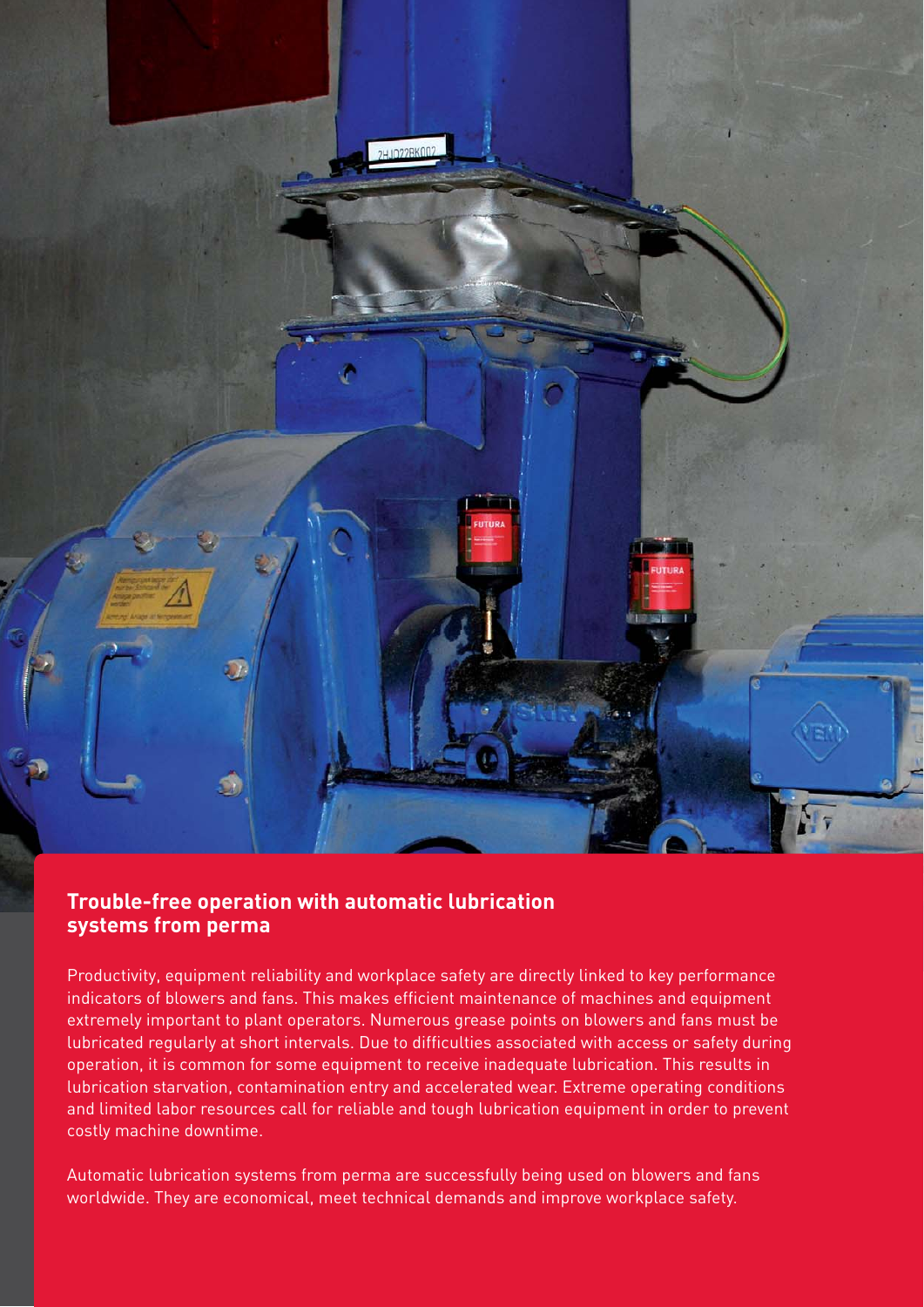### **<sup>&</sup>gt; Challenges**

#### **Common blower and fan lubrication problems**

During normal operation it is extremely difficult to shut down equipment to manually lubricate blowers and fans.

- > **High risk of accidents!**
- > **Bearing damages caused by incorrect lubrication!**
- $\rightarrow$  Blower and fan failures stop all following processes!

Manufacturer recommended lubrication intervals for blowers and fans are very labor intensive and often impractical, but incorrect lubrication causes bearing damage of drive motors or fan shafts.

> **Costly repairs and equipment downtime as a result of premature wear!**

Re-lubrication work carried out in dangerous or hard to access places exposes maintenance staff to high safety risks.

> **High risk of workplace accidents!**





#### **Lubrication points on blowers and fans:**









Drive motor lubrication (2 points)



 $\blacksquare$ Electric motor lubrication (please refer to flyer)

Stopfbuchsenschmierung Fan drive shaft lubrication (1 Schwierstelle) (1 Schwierstelle)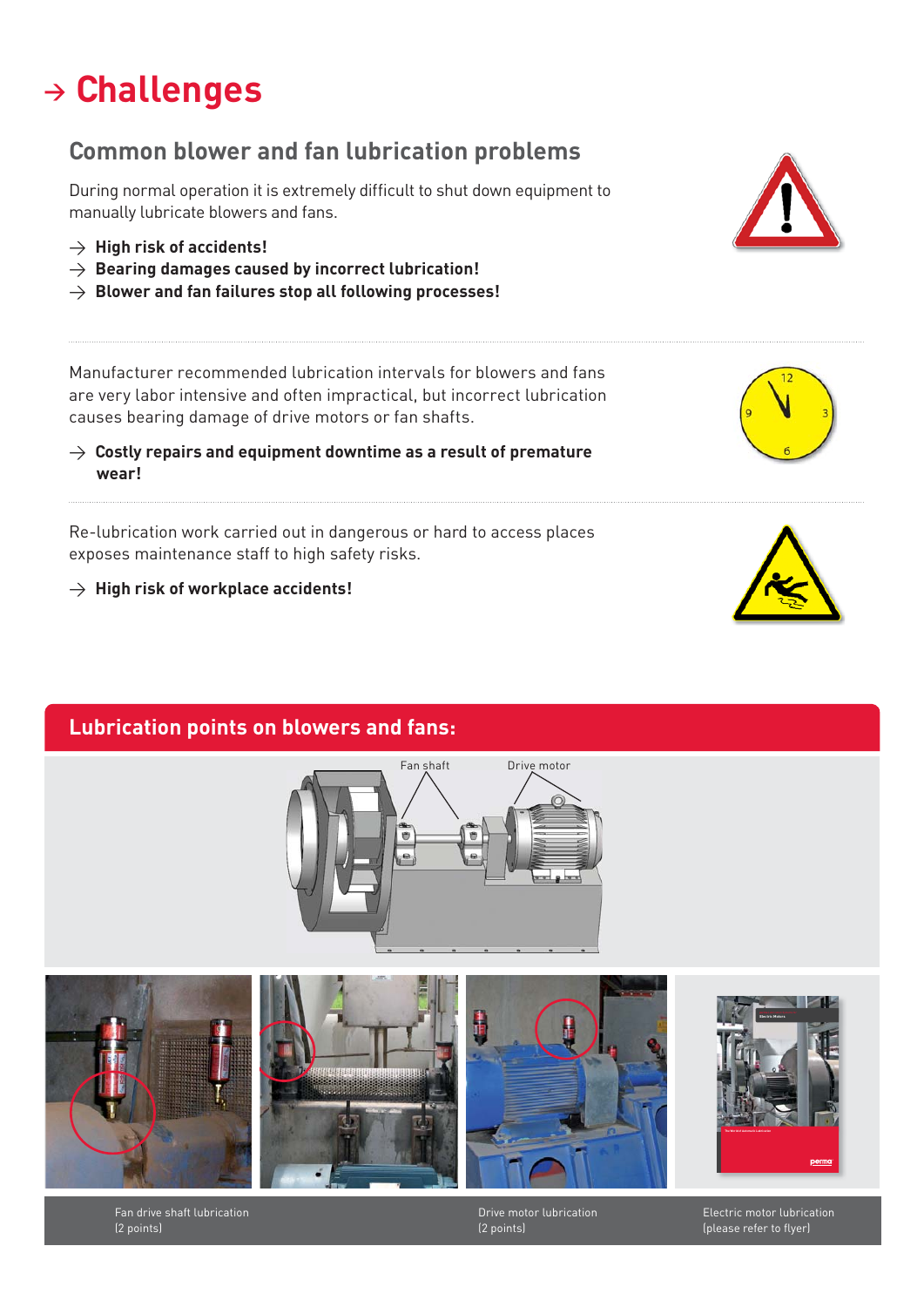## **<sup>&</sup>gt; Solutions**

#### **perma CLASSIC / perma FUTURA**

- ∧ Housing: perma CLASSIC metal / perma FUTURA transparent plastics
- ∧ Electrochemical / grease and oil
- ∧ Operating temperature 0 °C to +40 °C
- ∧ Discharge period at 20 °C with SF01: 1, 3, 6 or 12 months
- ∧ Pressure build-up: Max. 4 bar
- ∧ Lubricant volume: 120 cm3

#### **perma NOVA**

- ∧ Housing: Transparent plastics
- ∧ Electrochemical / grease and oil / temperature independent
- ∧ Operating temperature -20 °C to +60 °C
- ∧ Discharge period: 1, 2, 3,...12 months
- ∧ Pressure build-up: Max. 6 bar
- ∧ Lubricant volume: 130 cm3

#### **perma STAR product range**

- ∧ Housing: Transparent plastics
- ∧ Electromechanical / grease and oil / temperature independent
- ∧ Operating temperature -10 °C to +50 °C
- ∧ Discharge period: 1, 3, 6, 12 months or machine controlled
- ∧ Pressure build-up: Max. 5 bar
- ∧ Lubricant volume: 60 cm3 , 120 cm3 , 250 cm3

#### **perma PRO product range**

- ∧ Housing: Metal / transparent plastics
- ∧ Electromechanical / grease and oil / temperature independent
- ∧ Operating temperature -20 °C to +60 °C
- ∧ Discharge period: 1 day to 24 months or machine controlled
- ∧ Pressure build-up: Max. 25 bar
- ∧ Lubricant volume: 250 cm3 , 500 cm3
- ∧ Number of lubrication points: 2-6



**Lubrication system:**  perma PRO MP-6 (4 outlets activated)



**Lubrication system:**  2 x perma STAR VARIO 250 cm<sup>3</sup>









**Lubrication system:**  2 x perma STAR VARIO 120 cm<sup>3</sup>

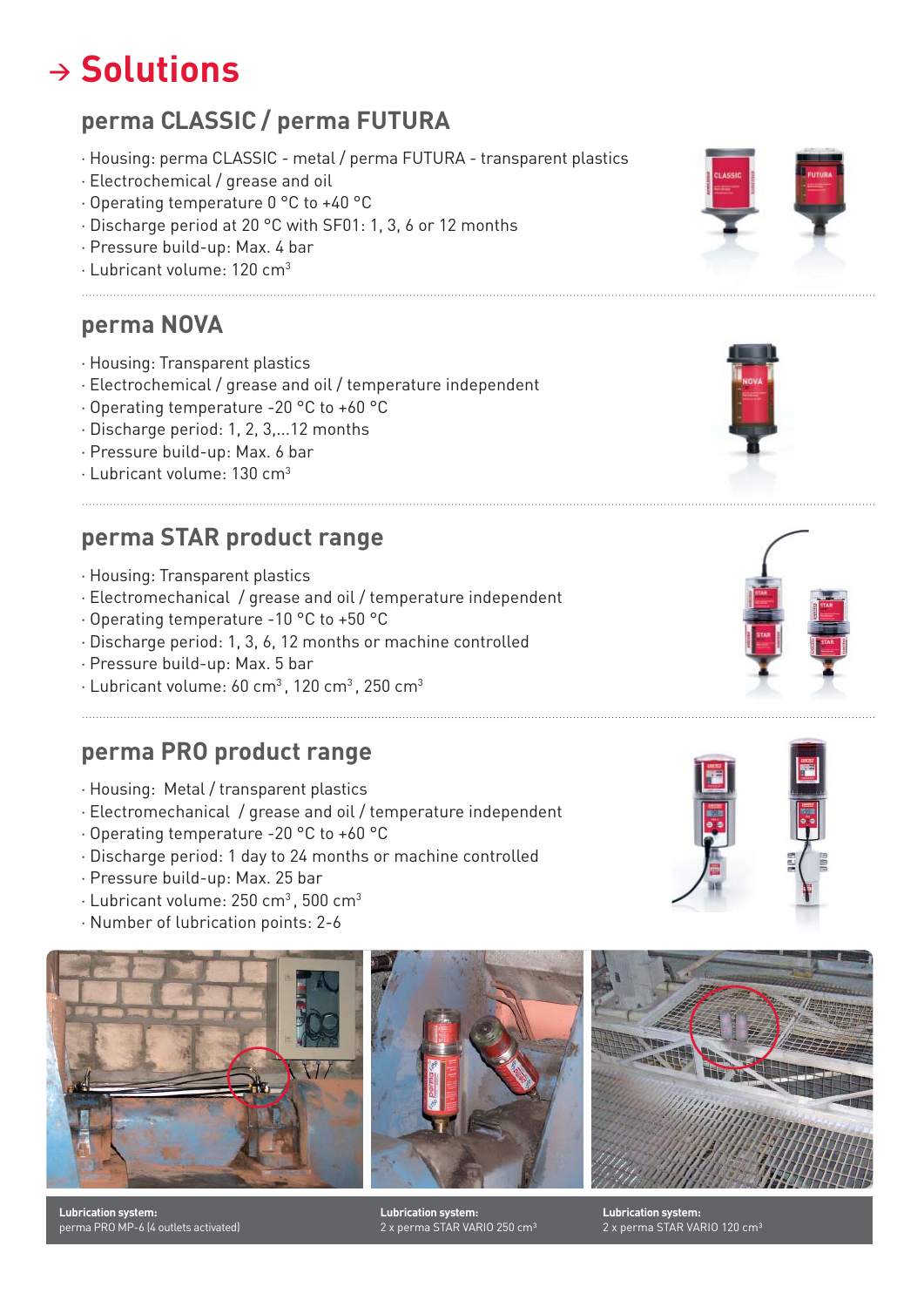## $\rightarrow$ **Benefits**

- $\rightarrow$  Reduced premature wear
- $\rightarrow$  Less equipment downtime
- $\rightarrow$  Improved workplace safety

| <b>Product characteristics</b>                                                                                                                             | <b>Advantages</b>                                                                                                                                                                  | <b>Benefits</b>                                                                                                                                                              |
|------------------------------------------------------------------------------------------------------------------------------------------------------------|------------------------------------------------------------------------------------------------------------------------------------------------------------------------------------|------------------------------------------------------------------------------------------------------------------------------------------------------------------------------|
| economical aspects                                                                                                                                         |                                                                                                                                                                                    |                                                                                                                                                                              |
| perma CLASSIC / FUTURA<br>Fully automatic and reliable single-<br>point lubrication at low cost<br>$\rightarrow$<br>Simple activation with activator screw | - Reliable bearing lubrication for<br>normal ambient temperatures<br>- Hands-free supply of fresh,<br>clean lubricant<br>- Works under water                                       | - Reduced maintenance costs<br>- Higher equipment availability<br>- Easy to install and use<br>- Reliable controlled lubrication                                             |
| perma STAR / NOVA / PRO<br>Variable discharge periods<br>Exact discharge<br>$\rightarrow$<br>Separate drive unit                                           | - Precise and customized discharge<br>- Ideal for high grade lubricants<br>- Reusable drive unit                                                                                   | - Less equipment downtime, lower<br>maintenance costs<br>- Optimized lubrication saves lubricant<br>and reduces material costs<br>- Short ROI due to reduced follow-up costs |
| perma PRO product range<br>$\rightarrow$<br>Multi-point lubrication systems                                                                                | - One lubrication system can lubricate<br>up to 6 lubrication points                                                                                                               | - Saves time<br>- Reduces maintenance costs                                                                                                                                  |
| technical aspects                                                                                                                                          |                                                                                                                                                                                    |                                                                                                                                                                              |
| perma FUTURA / NOVA<br>$\rightarrow$<br>Transparent, non-corrosive<br>plastic housing                                                                      | - Meets hygienic and environmental<br>regulations                                                                                                                                  | - Can be used in areas which are hygieni-<br>cally sensitive                                                                                                                 |
| perma STAR product range<br>Battery operated or machine controlled<br>3 different sizes / LED alert system                                                 | - Fast, safe mounting at exposed<br>places possible<br>- Monitoring of lubricator via LEDs                                                                                         | - Reliable lubrication at hard to access<br>lubrication points / simple retro-fitting<br>- Reduces costly repairs                                                            |
| perma PRO product range<br>Battery operated or machine controlled<br>Display with push button control<br>$\rightarrow$                                     | - System does not shut down if one or<br>more grease points become blocked<br>- Simple configuration<br>- Function control via display                                             | - Increases blower and fan service life<br>- Lubrication of critical equipment can be<br>easily monitored                                                                    |
| workplace safety aspects                                                                                                                                   |                                                                                                                                                                                    |                                                                                                                                                                              |
| perma CLASSIC / NOVA / FUTURA<br>$\rightarrow$<br>Ex-proof certification                                                                                   | - Can be used in areas where<br>explosive atmospheres may occur                                                                                                                    | - Save and reliable lubrication in<br>dangerous areas                                                                                                                        |
| perma STAR product range<br>Pressure build-up: 5 bar max.<br>perma PRO product range<br>$\rightarrow$<br>Pressure build-up: 25 bar max.                    | - Lubrication systems can be installed<br>away from dangerous or hard to<br>access lubrication points<br>(perma STAR: grease lines up to 3 m<br>perma PRO: grease lines up to 5 m) | - Tremendously reduces the risk of<br>accidents<br>- Increases workplace safety                                                                                              |